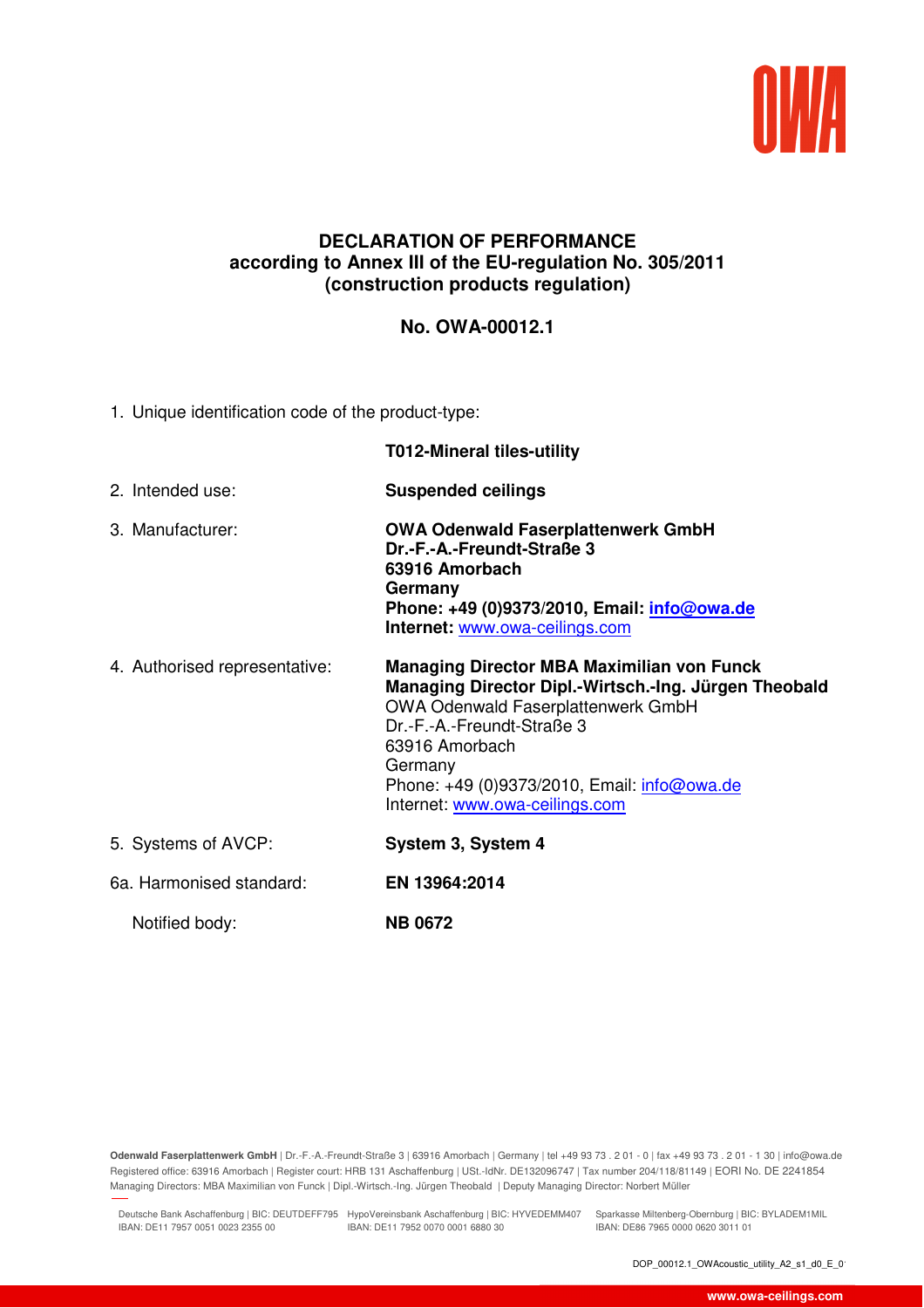

Page 2 of 3

7. Declared performances:

| Mineral tiles according to EN 13964                                                          |                             |                                              |  |
|----------------------------------------------------------------------------------------------|-----------------------------|----------------------------------------------|--|
| <b>Essential characteristics</b>                                                             | <b>Declared performance</b> | <b>Harmonised technical</b><br>specification |  |
| Reaction to fire                                                                             | $A2-s1, d0$                 | EN 13964:2014<br>EN 13501-1:2007 +A1:2009    |  |
| Release of asbestos                                                                          | no content                  | EN 13964:2014                                |  |
| Release of formaldehyde                                                                      | E1                          | EN 13964:2014                                |  |
| Release of dangerous substances                                                              | no release                  | EN 13964:2014                                |  |
| Susceptibility to the growth of harmful<br>micro-organisms (Dampness, Thermal<br>insulation) | no performance determined   | EN 13964:2014                                |  |
| Bond strength/ adhesion                                                                      | no performance determined   | EN 13964:2014                                |  |
| Shatter properties                                                                           | no performance determined   | EN 13964:2014                                |  |
| Flexural tensile strength                                                                    | no performance determined   | EN 13964:2014                                |  |
| Sound absorption                                                                             | annex 1                     | EN 13964:2014                                |  |
| Thermal conductivity                                                                         | no performance determined   | EN 13964:2014                                |  |
| Durability                                                                                   | no performance determined   | EN 13964:2014                                |  |

8. The performance of the product identified above is in conformity with the set of declared performances. This declaration of performance is issued, in accordance with Regulation (EU) No. 305/2011, under the sole responsibility of the manufacturer identified above.

All Declarations of performance are available on website http://www.owa-ceilings.com.

Amorbach, Jan-19

**………………………………………………………………. ……………………………………………………………….**

**i.V. Dr. Holger Kindermann i.V. André Overbeck i.V. André Overbeck i.** Head of PM/PD // OWAconsult **industry** 

OWAconsult, Dipl. -lng. (TU)